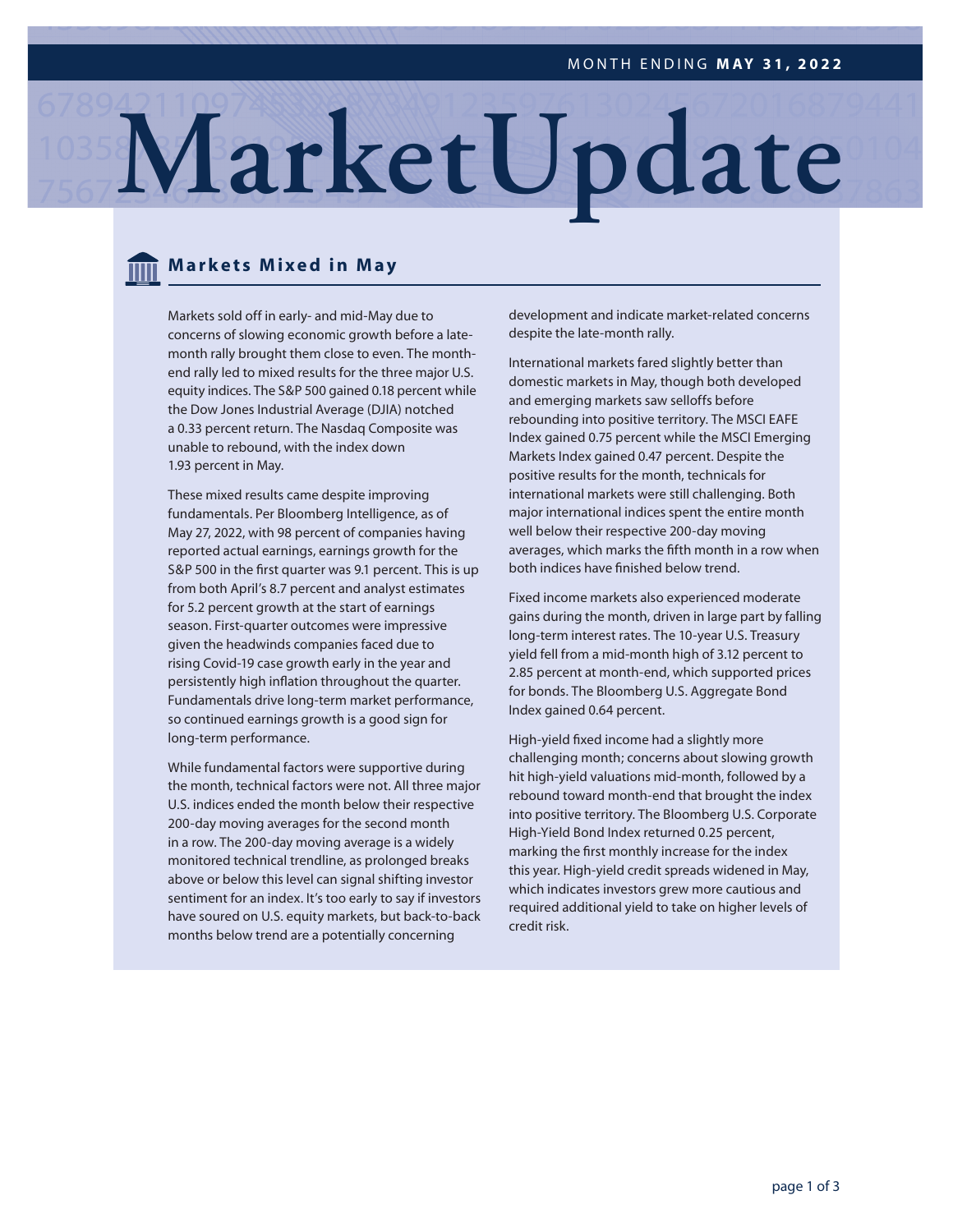

As has been the case throughout most of the year, a major factor for market performance in May was interest rates. Unlike most of the year, the news about rates was positive, as we saw encouraging signs of long-term rate stabilization. The Federal Reserve (the Fed) hiked the federal funds rate by 50 basis points (bps) at its May meeting as expected; however, the market reaction to the rate hike was relatively muted given forward guidance for higher rates from the central bank throughout the start of the year. While long-term rates did see some volatility, they ended the month down notably from the intramonth high as investor concerns about persistent inflation started to decline.

April's inflation reports showed that both consumer and producer inflation moderated, with smaller price increases for consumers and producers in April. On

a year-over-year basis, both consumer and producer price growth slowed in April compared to March. While there is still a lot of work to be done to get inflationary pressure under control, this is an encouraging step in the right direction.

Looking past inflation as well as interest rates and toward the pandemic, there were signs of stabilization during the month as well. Average daily case growth fell from roughly 62,000 cases per day at the end of April to roughly 47,000 cases per day at the end of May. While this is still higher than the recent lows we saw in March, it helps calm fears of another wave of case growth in the immediate future. That's not to say that we're out of the woods in terms of market and economic risk from the pandemic, but it does point toward possible lower pandemic-related risks in the months ahead.

## **Positive Economic Growth Continues**

May's data releases showed signs of continued economic improvement. The April jobs report disclosed that more jobs were added than expected, marking 16 consecutive months with strong jobs growth. The unemployment rate was 3.6 percent, which matched the pandemic-era low and neared the pre-pandemic low of 3.5 percent. The labor market's impressive progress over the past two years is a key reason why the economy remains in healthy shape and further improvements are expected in the months ahead.

The strong labor market continued to support solid consumer spending progress in April. Both retail sales and personal spending came in above economist estimates in April, which is an encouraging sign that the American consumer remains willing and able to spend despite rising risks earlier in the year. As you can see in Figure 1 below, the absolute level of retail sales has increased well above pre-pandemic levels and growth has been strong in 2022 (following a slight lull in sales growth in December of 2021).

#### **Figure 1. Retail Sales, 2017–Present**



*Source: Census Bureau/Haver Analytics*

Business spending growth was also solid during the month, with durable goods orders up 0.4 percent in April. Businesses have continued to invest in equipment and other capital expenditures throughout the course of the year as business owners have rushed to increase capacity to meet high levels